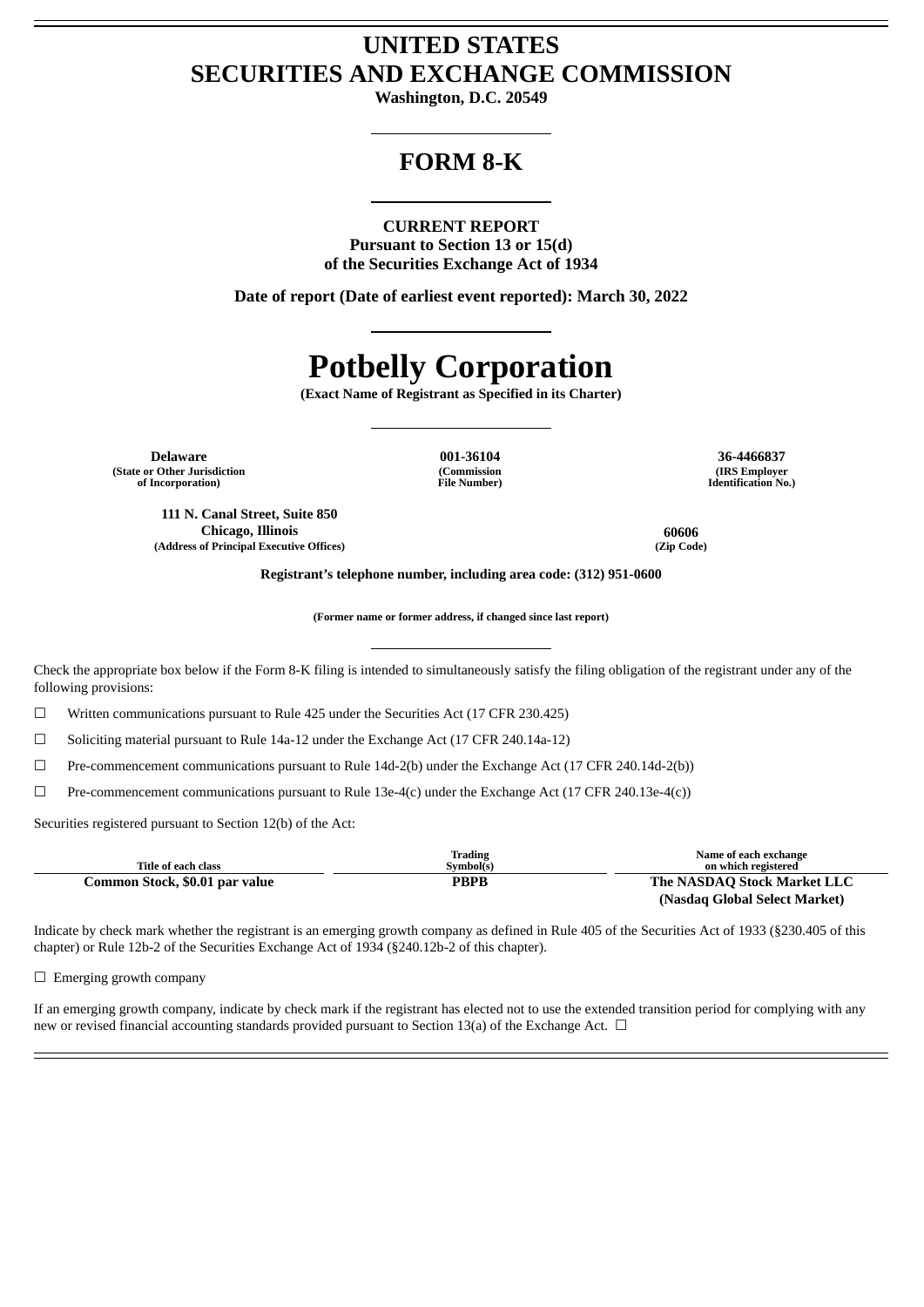#### Item 5.02 Departure of Directors or Certain Officers; Election of Directors; Appointment of Certain Officers; Compensatory **Arrangements of Certain Officers.**

## (d)

On March 30, 2022, Potbelly Corporation (the "Company") appointed Jill Sutton and David Pearson to its Board of Directors (the "Board"), effective as of March 30, 2022. Ms. Sutton and Mr. Pearson will each serve as a director for a term expiring at the 2022 Annual Meeting of Stockholders (the "Annual Meeting"), at which time each will stand for reelection. Ms. Sutton will serve on the Compensation Committee of the Board and Nominating and Corporate Governance Committee of the Board and Mr. Pearson will serve on the Audit Committee of the Board. In connection with these appointments, the Board will temporarily expand to 11 directors until the Annual Meeting. Marla Gottschalk and Ben Rosenzweig will not be standing for election and each of their terms as a director will end at the Annual Meeting.

Ms. Sutton most recently served as Chief Legal Officer and General Counsel of United Natural Foods, Inc., a publicly traded food distributor. Prior to United Natural Foods, she served as Deputy General Counsel of General Motors Company. During her professional career, Jill worked for Tim Hortons from 2006 to 2015, where she held various roles, including Executive Vice President and General Counsel. Prior to Tim Hortons, Jill served as Corporate Counsel for Wendy's Co. for two years. Jill holds multiple degrees from The Ohio State University, including a J.D. and Masters Degree in Health Administration.

Mr. Pearson is currently serving as a board member for Lee Enterprises and Magnite, both of which operate within the advertising industry. Prior to his retirement, Mr. Pearson was the Chief Financial Officer of Vonage, where he was responsible for managing the Finance, Corporate Development, and Investor Relations departments. Preceding Vonage, Mr. Pearson served for over nine years as the Managing Director of the Global Media & Telecom Group within Deutsche Bank's investment banking services. Additionally, he spent nine years at Goldman Sachs holding three different positions within the Technology, Media & Telecom investment banking practice, most recently as Managing Director. Mr. Pearson received his M.B.A. from Harvard Business School and an A.B. in Political Science and Organizational Behavior from Brown University.

There are no arrangements or understandings between Ms. Sutton or Mr. Pearson and any other person pursuant to which they were selected as directors of the Company. There are no transactions in which Ms. Sutton or Mr. Pearson, nor any immediate family members of Ms. Sutton or Mr. Pearson, have an interest requiring disclosure under Item 404(a) of Regulation S-K.

Ms. Sutton and Mr. Pearson will participate in the standard non-employee director compensation arrangements described under the heading "*Director Compensation*" in the Company's Definitive Proxy Statement on Schedule 14A for the Company's 2022 Annual Meeting of Stockholders filed with the Securities and Exchange Commission on April 1, 2022.

A copy of the press release announcing Ms. Sutton's and Mr. Pearson's appointment to the Board is furnished with this report as Exhibit 99.1.

#### **Item 9.01 Financial Statements and Exhibits.**

#### **(d) Exhibits**

**Exhibit**

| EXIMDIU<br>$N_{0}$ . | <b>Description</b>                                                          |
|----------------------|-----------------------------------------------------------------------------|
| 99.1                 | Press release issued by Potbelly Corporation on April 1, 2022.              |
| 104                  | Cover Page Interactive Data File (embedded within the inline XBRL document) |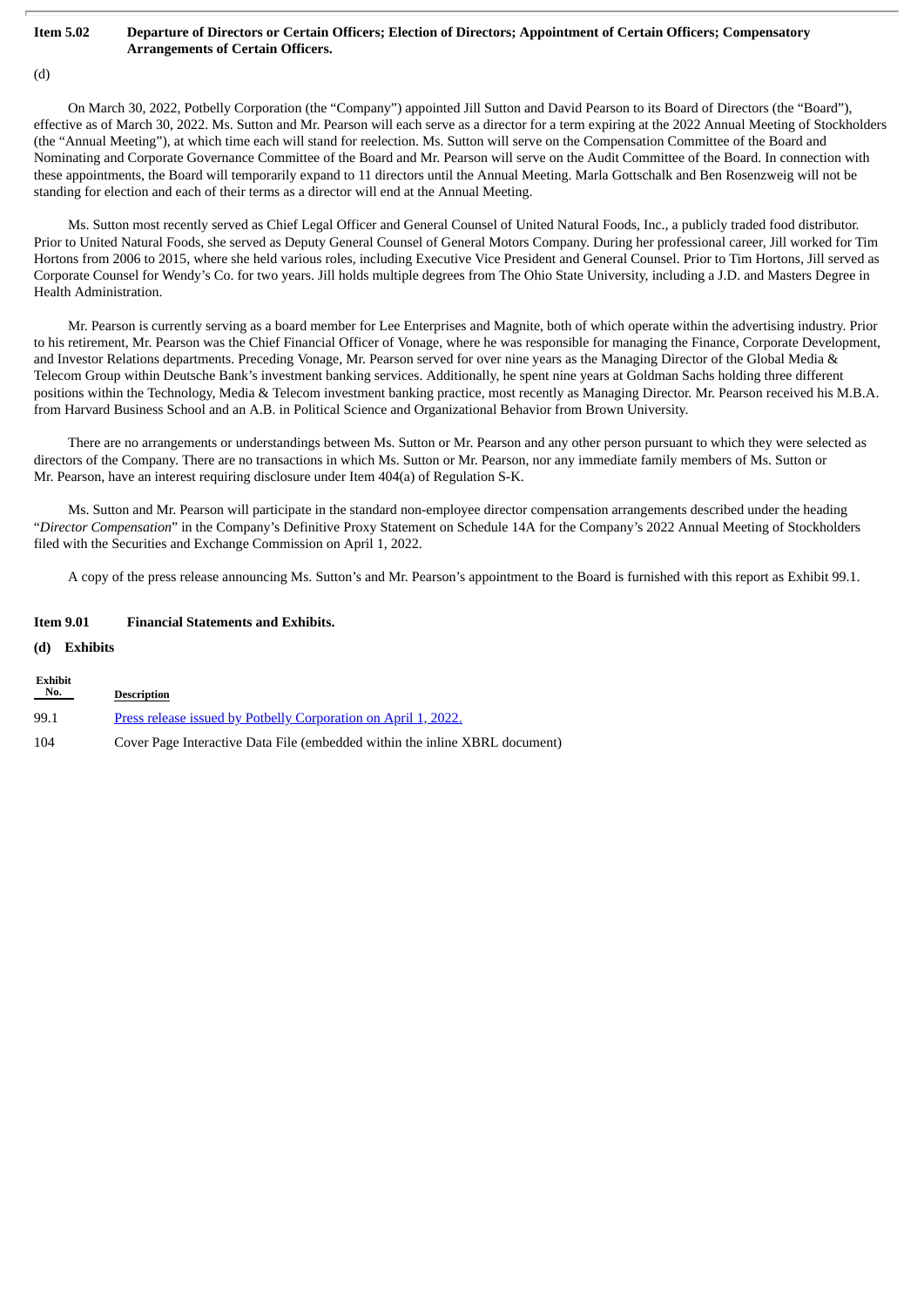**SIGNATURES**

Pursuant to the requirements of the Securities Exchange Act of 1934, the Registrant has duly caused this report to be signed on its behalf by the undersigned hereunto duly authorized.

# **POTBELLY CORPORATION**

By: /s/ Steven Cirulis

Name: Steven Cirulis Title: Senior Vice President, Chief Financial Officer and Chief Strategy Officer

Date: April 1, 2022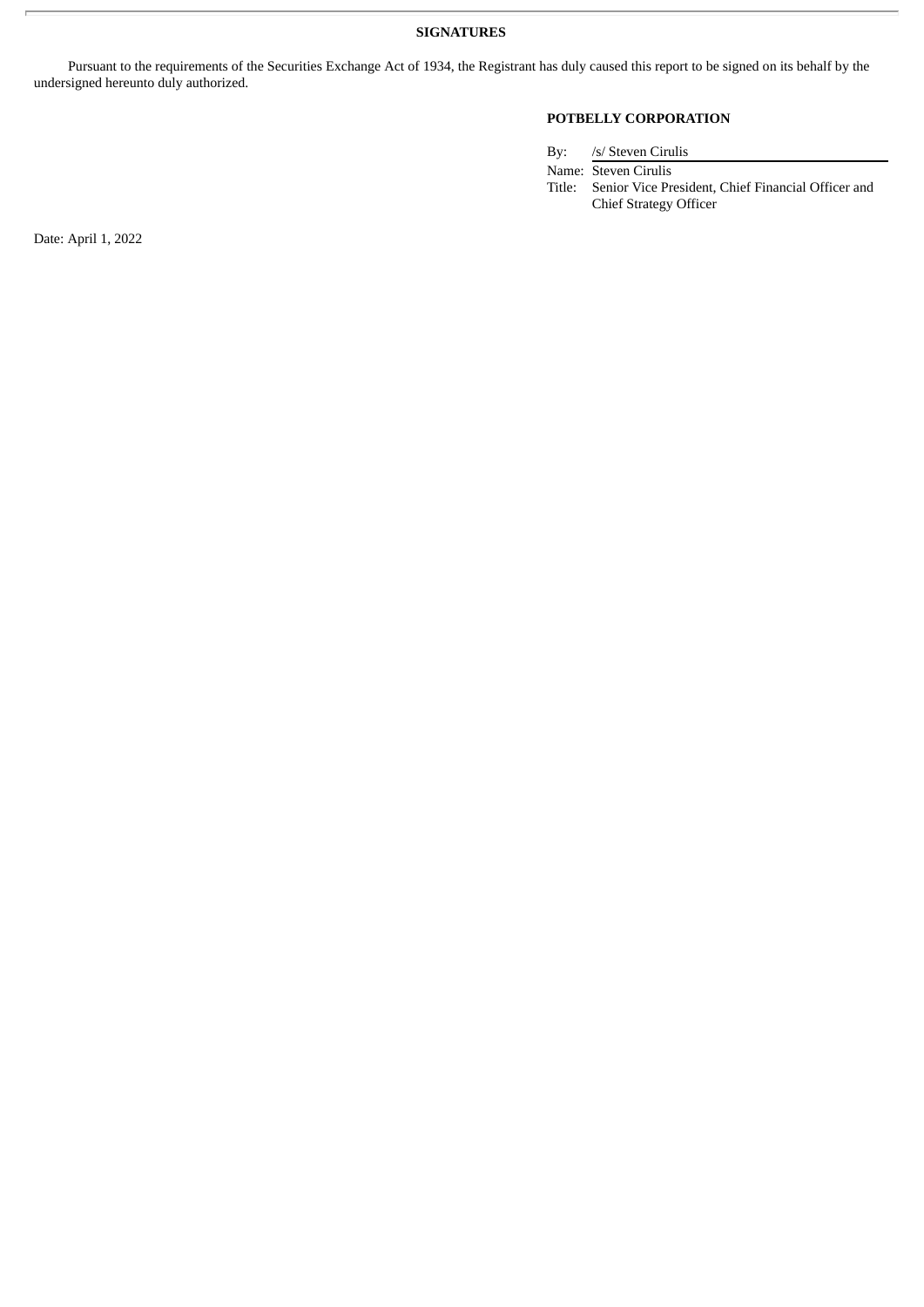<span id="page-3-0"></span>

#### **Potbelly Corporation Announces Additions to its Board of Directors**

Potbelly brings extensive financial, capital markets and restaurant experience to its Board of Directors with the addition of David Pearson and Jill *Sutton*

CHICAGO, April 1, 2022 – Potbelly Corporation (NASDAQ: PBPB) ("Potbelly" or the "Company"), the iconic neighborhood sandwich shop, today announced the addition of two new members to its Board of Directors: David Pearson, former Chief Financial Officer of Vonage and seasoned investment banker; and Jill Sutton, former Chief Legal Officer and General Counsel of United Natural Foods, Inc. Mr. Pearson, who currently serves on the Audit Committee of both Lee Enterprises and Magnite, will also join as a member of the Audit Committee. Ms. Sutton will serve on the Compensation and Nominating and Corporate Governance Committees of the Board. The addition of Mr. Pearson and Ms. Sutton will temporarily expand the Board to 11 directors until the Company's annual meeting of stockholders on May 19, 2022, at which time Marla Gottschalk and Ben Rosenzweig will not be standing for election.

"We are extremely excited to bring Dave and Jill's leadership and expertise to our Board as we start to execute against our new three-year Strategic Growth Goals," said Bob Wright, President and CEO of Potbelly Corporation. "Dave brings prodigious experience in controls and financial reporting as well as capital markets, and strategic growth to Potbelly's board. Jill has tremendous experience in the Consumer Goods and Restaurant sectors, where she's served in legal and business leadership roles with brand name companies, including tenures with Tim Hortons, Wendy's and, most recently, United Natural Foods, Inc."

Mr. Pearson stated, "Potbelly's nationally recognized brand, turnaround success, and recent pivot to growth makes it an extremely exciting time in the Company's history. Potbelly has set an aggressive plan to expand across the country, and I look forward to serving on the Board of Directors to support the Company as it executes against its three-year strategic goals."

Ms. Sutton stated, "I am pleased to join Potbelly's board and look forward to working with the team to bring the great Potbelly brand to new markets over the next several years. Bob and the refreshed management team have developed a clear vision and a transformational strategic plan to unlock the brand's potential. I look forward to contributing to the Company's continued success."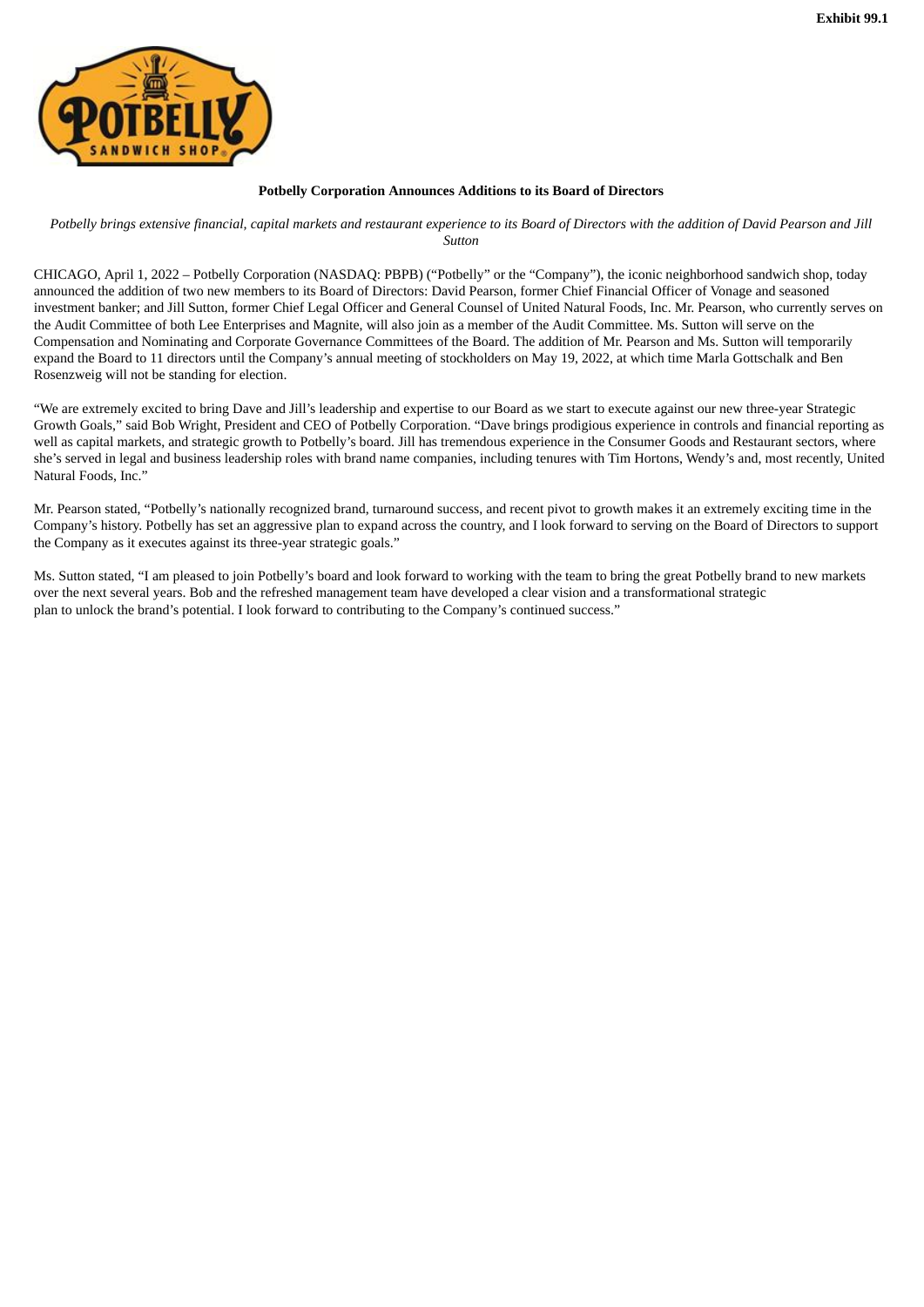Mr. Wright concluded, "We also want to thank Marla and Ben for their years of dedicated service to Potbelly and its Board. Most recently, Marla and Ben supported and helped guide the Company though the challenging pandemic-impacted period, its subsequent turnaround, as well as its first steps towards national expansion. I'd like to offer my personal gratitude for their active engagement and wise counsel during my first years with the company. The Board of Directors, my management team and I wish them great success and will long appreciate their positive impact."

Dave Pearson is currently serving as a board member for Lee Enterprises and Magnite, both of which operate within the advertising industry. Prior to his retirement, Dave was the Chief Financial Officer of Vonage, where he was responsible for managing the Finance, Corporate Development, and Investor Relations departments. Preceding Vonage, Dave served for over nine years as the Managing Director of the Global Media & Telecom Group within Deutsche Bank's investment banking services. Additionally, he spent nine years at Goldman Sachs holding three different positions within the Technology, Media & Telecom investment banking practice, most recently as Managing Director. Dave received his M.B.A. from Harvard Business School and an A.B. in Political Science and Organizational Behavior from Brown University.

Jill Sutton most recently served as Chief Legal Officer and General Counsel of United Natural Foods, Inc., a publicly traded food distributor. Prior to United Natural Foods, she served as Deputy General Counsel of General Motors Company. During her professional career, Jill worked for Tim Hortons from 2006 to 2015, where she held various roles, including Executive Vice President and General Counsel. Prior to Tim Hortons, Jill served as Corporate Counsel for Wendy's Co. for two years. Jill holds multiple degrees from The Ohio State University, including a J.D. and Masters Degree in Health Administration.

#### **Forward-Looking Statements**

This press release contains forward-looking statements within the meaning of the Private Securities Litigation Reform Act of 1995. We intend such forward-looking statements to be covered by the safe harbor provisions for forward-looking statements contained in Section 27A of the Securities Act of 1933, as amended and Section 21E of the Securities Exchange Act of 1934, as amended. All statements contained in this press release other than statements of historical fact, including, without limitation, statements regarding the composition of our board of directors, our future operating results and financial position, our profitability, our business strategy and plans, market growth, and our objectives for future operations, are forward-looking statements. The words "believe," "may," "will," "estimate," "potential," "continue," "anticipate," "intend," "expect," "could," "would," "project," "plan," "target," and similar expressions are intended to identify forward-looking statements, though not all forward-looking statements use these words or expressions.

We have based these forward-looking statements on our current expectations and projections about future events and trends that we believe may affect our financial condition, results of operations, business strategy, short-term and long-term business operations and objectives, and financial needs. These forward-looking statements are subject to a number of risks, uncertainties, and assumptions and other important factors that could cause actual results to differ materially from those stated, including, without limitation: our ability to achieve and maintain future profitability; our ability to effectively manage our growth; general economic conditions; our ability to successfully implement our business strategy; the success of our initiatives to